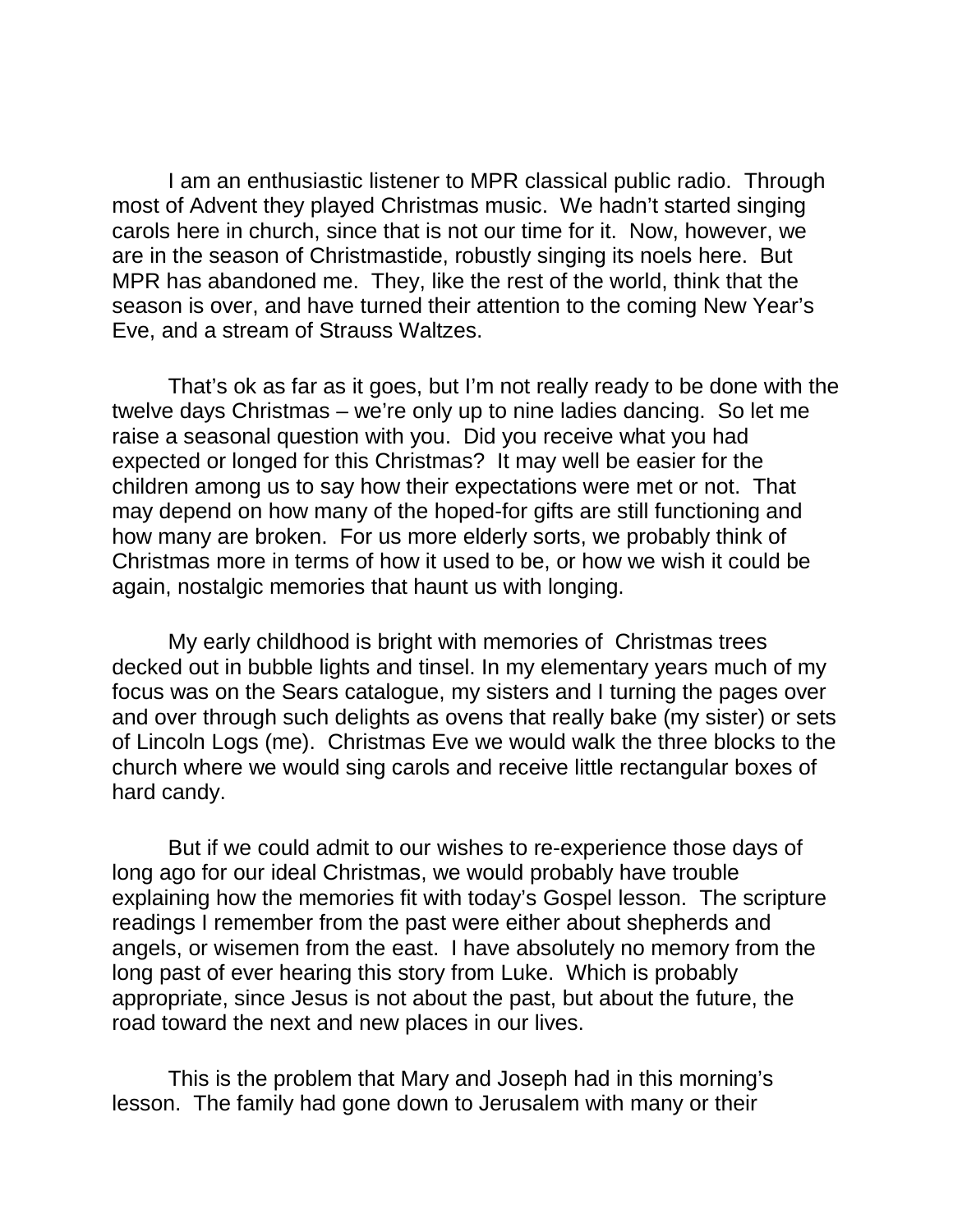neighbors, as they did every year for the Passover. It was a settled tradition. Likewise, it was a tradition that families and children mixed back and forth through much of the trip down and back. So it was not until the end of the first day's journey home that the parents began in a serious way to look for their son.

But Jesus was not to be found among the whole company, and it was time to be worried. Where could this twelve-year old have gotten to? Time to go back and scour the city of Jerusalem, filled with anxiety over what terrible thing could have happened. For three days Mary and Joseph looked everywhere they could imagine, without results. Finally, they looked in the temple, and there was their son, sitting with the learned teachers of the Law, asking questions and responding to the answers, totally absorbed in the words God had given.

I'm willing to bet that Mary's tone of voice when she addressed her son was not calm. "What have you been doing here, worrying your poor parents to death, while we looked everywhere to find you? I have more gray hairs than ever before, while you seem to be pleasing yourself." But Jesus' reply was simple - "Why were you searching for me? Did you not know that I must be in my Father's house?"

I doubt if his parents were helped by this. He both rejected their need to find him, and at the same time attributed the role of parent to God, not them. Well, at least they had finished their frantic search, even if they didn't really understand him. And he was obedient in that he returned home with them, living there for almost another 20 years.

All that time this matter was added to the list of things that Mary pondered in her heart. Ever since Gabriel had brought her news of God's will that she carry his son into the world, things had been a whirlwind of the unpredictable – her elderly cousin pregnant in old age, a hard journey to a place where she would have minimal shelter to give birth, shepherds coming to the stable with words from a host of angels. And now this. Whatever the hardships of pregnancy, at least when your children are newborns, you know where they are and you can carry them to where you want them to be.